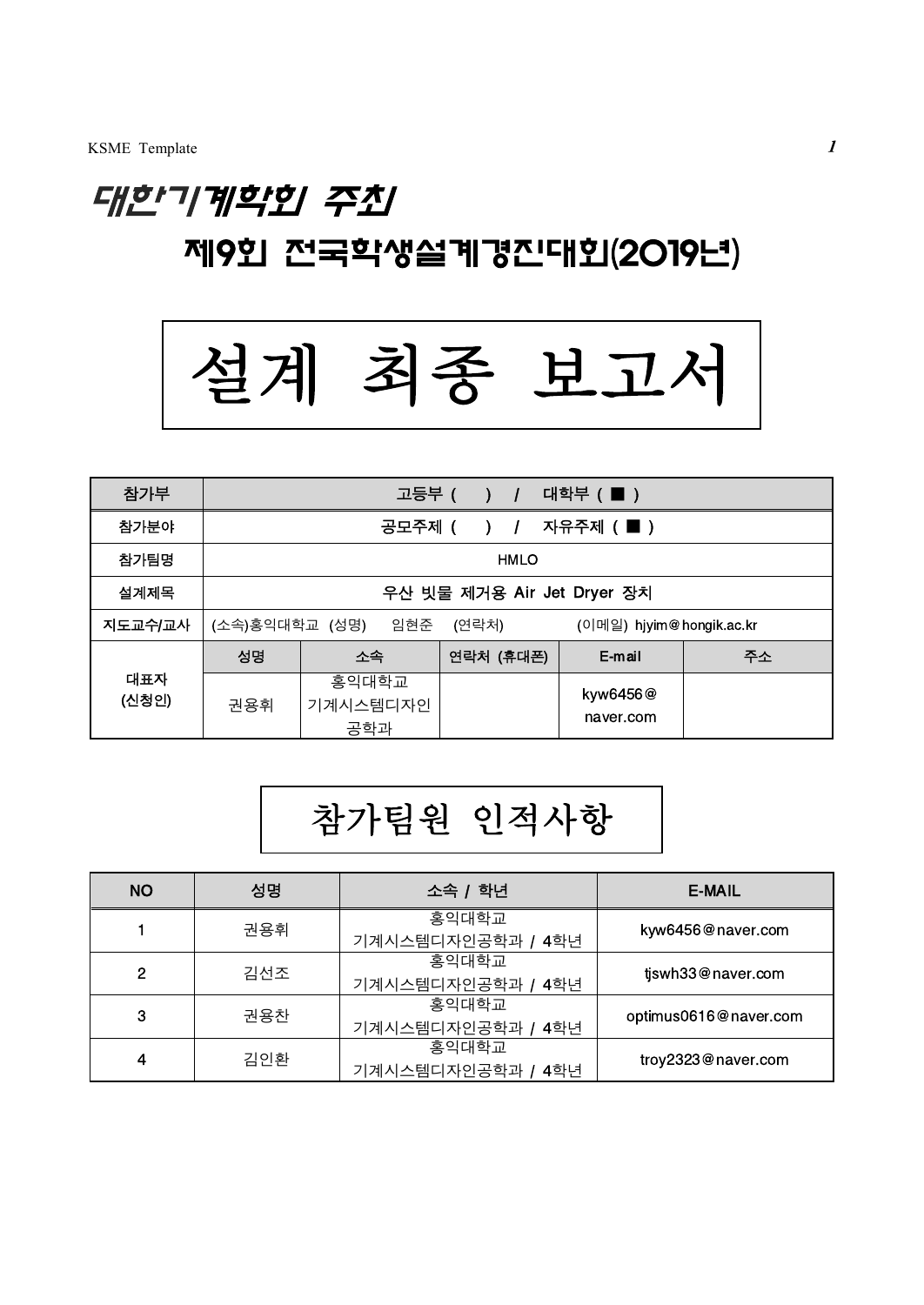# 설계 요약문

| 참가분야 |
|------|
| 참가팀명 |
| 설계제목 |
| 대표자명 |
| 요약문  |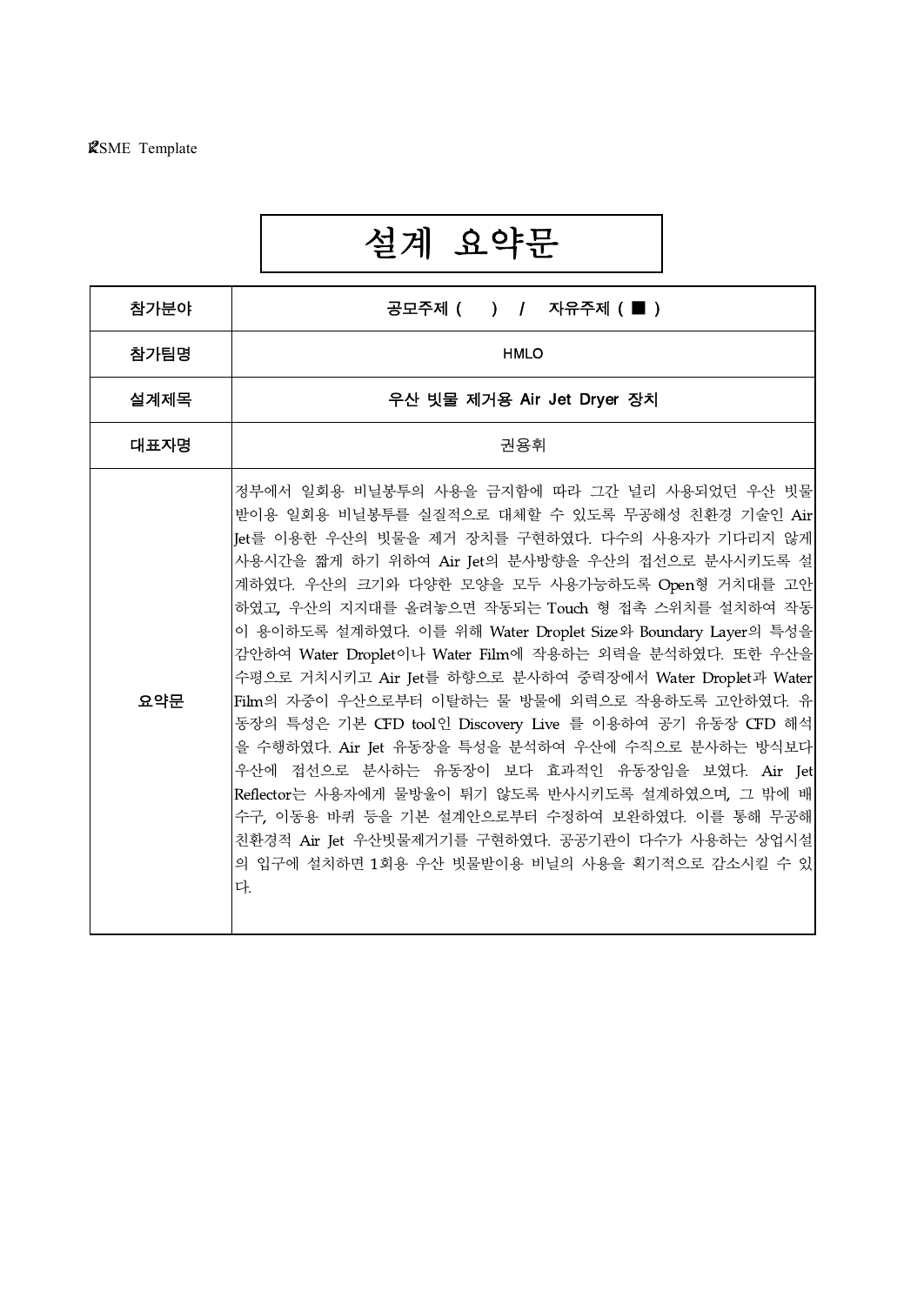## 우산 빗물 제거용 Air Jet Dryer 장치

권용휘\* ·김선조\*\*·권용찬\*\*\*, 김인환\*\*\*\* 임현준\*† \*홍익대학교 기계시스템디자인공학부

## Rain Water Air Cleaner

Yong-Whee Kwon<sup>\*</sup>, Sun-Jo Kim<sup>\*\*</sup>, Yong-Chan Kwon<sup>\*\*\*</sup>, In-Hwan Kim<sup>\*\*\*\*</sup> and Hyun-Jun Yim\*†

\* School of Mechanical System Design Engineering, Hongik University

**Key Words**: Water Droplet, Shear, Air Blower, Jet Impinging

초록: 우산 빗물 받이 일회용 비닐봉투를 실질적으로 대체할 수 있도록 Air Jet를 이용한 우산의 빗물 제거 장 치를 구현하였다. 다양한 우산의 크기와 모양을 모두 사용가능 하도록 Open형 거치대와 우산을 지지대에 올려 놓으면 작동되는 Touch형 접촉 스위치를 설치하여 작동이 용이하도록 설계하였다. 이를 위해 Water Droplet이 나 Water Film에 작용하는 외력을 분석하였다. 유동장의 특성은 기본 CFD tool인 Discovery Live 를 이용하여 공기 유동장 CFD 해석을 수행하였다. Air Jet Reflector는 사용자에게 물방울이 튀지 않도록 반사시키도록 설계 하였으며, 그 밖에 배수구, 이동용 바퀴 등을 기본 설계안으로부터 수정하여 보완하였다. 이를 통해 무공해 친 환경적 Air Jet 우산 빗물 제거기를 구현하였다. 공공기관이 다수가 사용하는 상업시설의 입구에 설치하면 일 회용 우산 빗물 받이 비닐의 사용을 획기적으로 감소시킬 수 있다.

**Abstract**: To practically replace disposable plastic bags for receiving rainwater from umbrellas, a rainwater removal system was implemented using the air jet device. To enable the use of various sizes and shapes of the umbrella, a touch-type contact switch operated by placing the umbrella's support on an open platform is installed to facilitate operation. For this purpose, the external forces acting on the water droplet or the water film were analyzed. The characteristics of the flow path were analyzed using the basic CFD tool, Discovery Live.Through this process, air jet rainwater remover system for environmentally friendly air was implemented.

1. 서 론

본 설계는 다수가 이용하는 공공건물이나 대형 상업시설 또는 지하철 입구 등 대중 이용 시설물에 설치하여 우천시 우산에 묻은 빗물을 Air Jet를 이용하여 간단하고 짧은 시간내에 제거시키는 우산 빗물 제거용 Air Jet Dryer를 설계함에 있다.

국내외 환경규제의 강화에 따라, 우리나라 정부에서도 일회용 비닐의 사용을 금지하고 있다. 이에 따라 그간 널리 사용되었던 우산의 빗물받이 1회용 비닐의 사용이 금지되었다. 따라서, 일회용 비닐을 대체할 수 있는 친 환경적이며 비공해성 우산 빗물 제거기의 개발 필요성이 높다.

본 연구는 우산 빗물 받이용 일회용 비닐을 대체할 우산 빗물 제거 기술로 폐비닐 등 소모성 폐기물이 발

<sup>†</sup>Corresponding Author, [hjyim@hongik.ac.kr](mailto:hjyim@hongik.ac.kr)

<sup>Ⓒ</sup> 0000 The Korean Society of Mechanical Engineers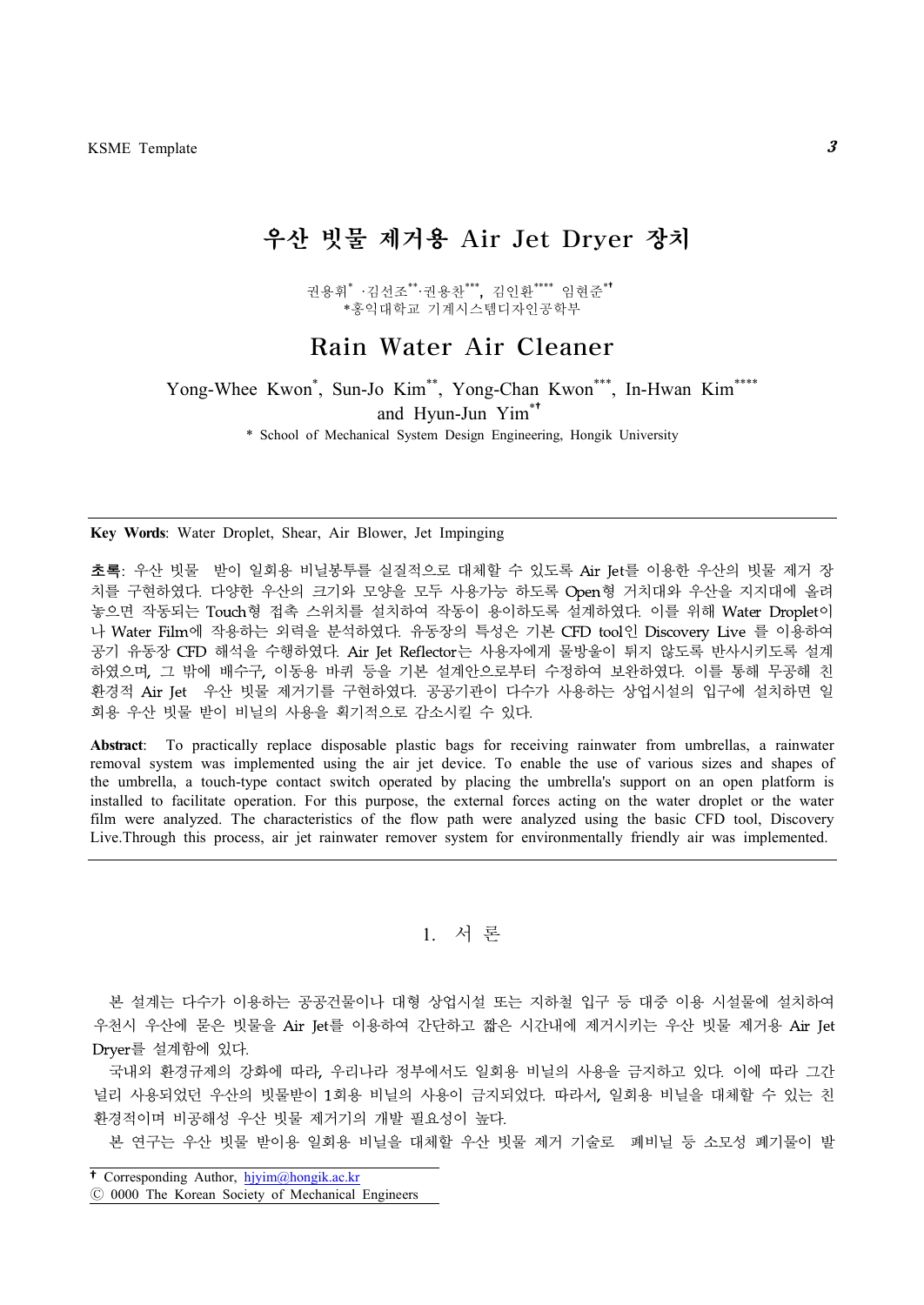생하지 않는 친환경적 우산 빗물 제거 기술이며, 무공해성 Air Jet를 이용하는 기술을 구현함에 그 목적이 있 다.

2. 설계핵심내용

Ait Jet의 기본 특성을 분석하였다. Hermann Schlichting Book**(6)**의 2차원 Laminar Free Jet 로부터 그림 2-1 과 같은 속도장이 도출되었다. 이때 속도는 식 (1)과 같다.

$$
u(x) = 0.45 \left(\frac{K^2}{\nu x}\right)^{1/3} (1 - \tanh^2 \xi)
$$
  
\n
$$
\xi = \alpha \eta
$$
  
\n
$$
\eta = \frac{1}{3\nu^{1/2}} \frac{y}{x^{2/3}}
$$
  
\n
$$
Q = 3.3019 (K\nu x)^{1/3}
$$
  
\n
$$
K = \frac{1}{\nu x} \left(\frac{Q}{3.3019}\right)^3
$$
 (1)

- Air Blower 설계 유량, Q  $Q = VA = V \cdot w \cdot L$ where,  $V =$  meam velocity,  $m/s$  $A = air$  nozzle area (=wL) w = nozzle width, m  $L =$  nozzle length, m  $\overline{V}$ Vo  $Vmax(x)$  $\boldsymbol{\mathrm{X}}$ Vmax Fig. 2-1 Free Jet shape

Blower의 공기 Jet 속도를 약 10m/s 로 설정하고 우산에서 떨어져 나가는 물방울의 속도를 약 1m/s 의 속 도로 제거시키는 조건에 대한 타당성 평가를 하였다. 우산에 맺힌 빗물 방울의 크기를 Weber number를 이용

4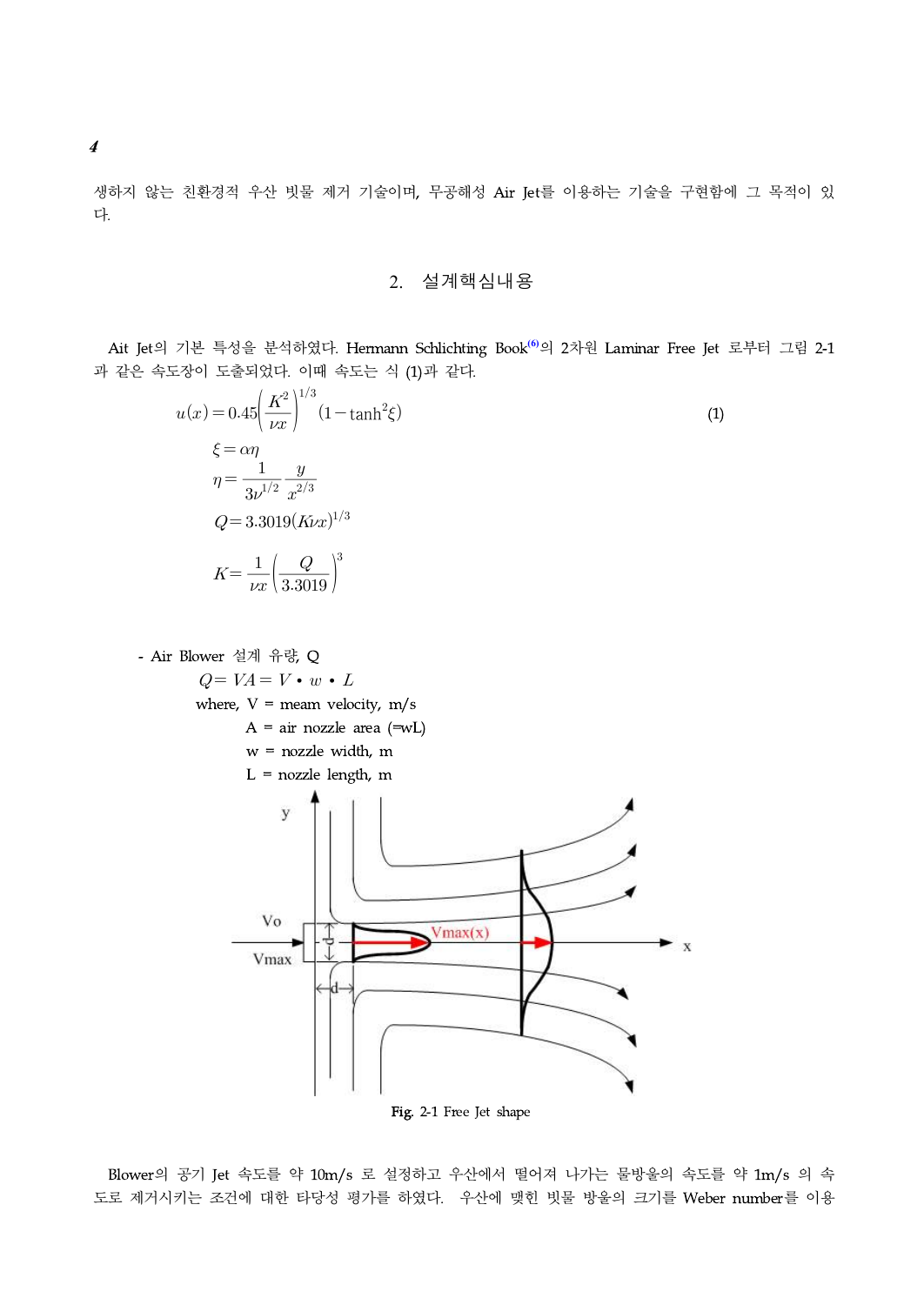### KSME Template  $5$

하여 유추하면, Mist flow에서 Weber number 는 3 이다**(6)**.

late

\n면, Mist flow에서 Weber number 
$$
\geq 3
$$
 이다<sup>(6)</sup>.

\n
$$
We = \frac{\rho_g D_{\text{max}} (V_g - V_f)^2}{\sigma} = 3
$$
\n2)으로부터 뭘방을의 최대 지경을 도출하면,

위 식(2)으로부터 물방울의 최대 직경을 도출하면,

면, Mist flow에서 Weber number 
$$
\frac{1}{C} = 3
$$
 이다<sup>16</sup>.  
\n
$$
W_e = \frac{\rho_g D_{\text{max}} (V_g - V_f)^2}{\sigma} = 3
$$
\n(2)  
\n2)  $\circ$ 로부터 뭜방을의 �{과ភ{37  
\n
$$
D_{\text{max}} = \frac{3\sigma}{\rho_g (V_g - V_f)^2}
$$
\n(3)  
\n20 °C 조건에서 뭒과 공기의 뭜성치는 아래와 간다.  
\n $\sigma = 0.07277 [N/m]$   
\n $\rho_g = 1.2 [kg/m^3]$   
\n $V_g = 10 [m/s]$   
\n $V_f = 1 [m/s]$   
\n4(3)에 죍용하면, 큨방을의 �{해대 치정(Dmax)은 다음과 간다.  
\n
$$
D_{\text{max}} = \frac{3*(0.7277N/m)}{(1.2 kg/m^3) * [(10m/s) - (1m/s)]^2} = 0.00202 [m] = 2 [mm]
$$
\n-의 �{14 레ি�경(Dmax)과 평군 지경(D)은 다음의 관계를 정용하여 다음과 간다.  
\n
$$
D = \frac{D_{\text{max}}}{2} = \frac{0.00202 [m]}{0.00202 [m]} = 0.001 [m] = 1 [mm]
$$

1 bar, 20 ℃ 조건에서 물과 공기의 물성치는 아래와 같다.

$$
\sigma = 0.07277 [N/m] \n\rho_g = 1.2 [kg/m^3] \nV_g = 10 [m/s] \nV_f = 1 [m/s]
$$

일르 식(3)에 적용하면, 물방울의 최대 직경(Dmax)은 다음과 같다.

$$
D_{\text{max}} = \frac{3^*(0.7277N/m)}{(1.2kg/m^3)^*[(10m/s) - (1m/s)]^2} = 0.00202 [m] = 2 [mm]
$$
  
을의 최대 지경(Dmax)과 평군 지경(D)은 다른의 관계를 정용하면 다음과 같은.  

$$
D = \frac{D_{\text{max}}}{2} = \frac{0.00202 [m]}{2} = 0.001 [m] = 1 [mm]
$$

물방을의 최대 지경(Dmax)과 평군 지경(D)은 다음의 관계를 적용하면 다음과 갈다.  
\n
$$
D = \frac{D_{\text{max}}}{2} = \frac{0.00202[m]}{2} = 0.001[m] = 1[mm]
$$

Mist flow에서 최대 Weber number 12를 적용하면 다음과 같다.<sup>⑤</sup>

의 최대 김경(Dmax)과 평군 지경  
\n
$$
D = \frac{D_{\text{max}}}{2} = \frac{0.00202[m]}{2} = 0.0
$$
\now에서 최대 Weber number 12-  
\n
$$
We = \frac{\rho_g D_{\text{max}} (V_g - V_f)^2}{\sigma} = 12
$$
\n\ng일하지 1 bar, 20 oC 조건에서 - 다을과 간다

이 경우, 동일하게 1 bar, 20 oC 조건에서 물과 공기의 물성치를 적용하면 물방울의 최대 직경(Dmax)과 평 균 직경(D)은 다음과 같다.

$$
D_{\text{max}} = \frac{3*(0.7277N/m)}{(1.2kg/m^3)*[(10m/s) - (1m/s)]^2} = 0.00202 [m] = 2 [mm]
$$
  
\n
$$
\therefore \text{9 } \exists \text{H} \exists \text{7} \exists (\text{Dmax}) \exists \text{H} \exists \text{7} \exists \text{8} \text{C}) \oplus \text{H} \exists \text{9} \exists \text{7} \exists \text{8} \exists \text{7} \exists \text{8} \text{C}) \oplus \text{H} \exists \text{9} \exists \text{9} \exists \text{1} \exists \text{1} \exists \text{1} \exists \text{1} \exists \text{1} \exists \text{1} \exists \text{1} \exists \text{1} \exists \text{1} \exists \text{1} \exists \text{1} \exists \text{1} \exists \text{1} \exists \text{1} \exists \text{1} \exists \text{1} \exists \text{1} \exists \text{1} \exists \text{1} \exists \text{1} \exists \text{1} \exists \text{1} \exists \text{1} \exists \text{1} \exists \text{1} \exists \text{1} \exists \text{1} \exists \text{1} \exists \text{1} \exists \text{1} \exists \text{1} \exists \text{1} \exists \text{1} \exists \text{1} \exists \text{1} \exists \text{1} \exists \text{1} \exists \text{1} \exists \text{1} \exists \text{1} \exists \text{1} \exists \text{1} \exists \text{1} \exists \text{1} \exists \text{1} \exists \text{1} \exists \text{1} \exists \text{1} \exists \text{1} \exists \text{1} \exists \text{1} \exists \text{1} \exists \text{1} \exists \text{1} \exists \text{1} \exists \text{1} \exists \text{1} \exists \text{1} \exists \text{1} \exists \text{1} \exists \text{1} \exists \text{1} \exists \text{1} \exists \text{1} \exists \text{1} \exists \text{1} \exists \text{1} \exists \text{1} \exists \text{1} \exists \text{1} \exists \text{1} \exists \text{1} \exists \text{1} \exists \text{1} \exists \text{1} \exists \text{1} \exists \text{1} \exists \text{1} \exists \text{1} \exists \text{1
$$

이는 우산에 맺힌 물방울 크기와 부합하는 것으로 평가된다.

Water Droplet 또는 Water Film에 에 작용하는 힘은 우산 곡면과의 마찰 저항력, Air Drag(항력)과 자중에 의한 Body Force가 각 각 작용한다. 그림 2-2는 외력을 나타낸다. 이중에서 마찰 저항력은 운동방향과 반대로 작용한다. Water Droplet 또는 Water Film에 에 작용하는 외력의 조합은 식(4)와 같다.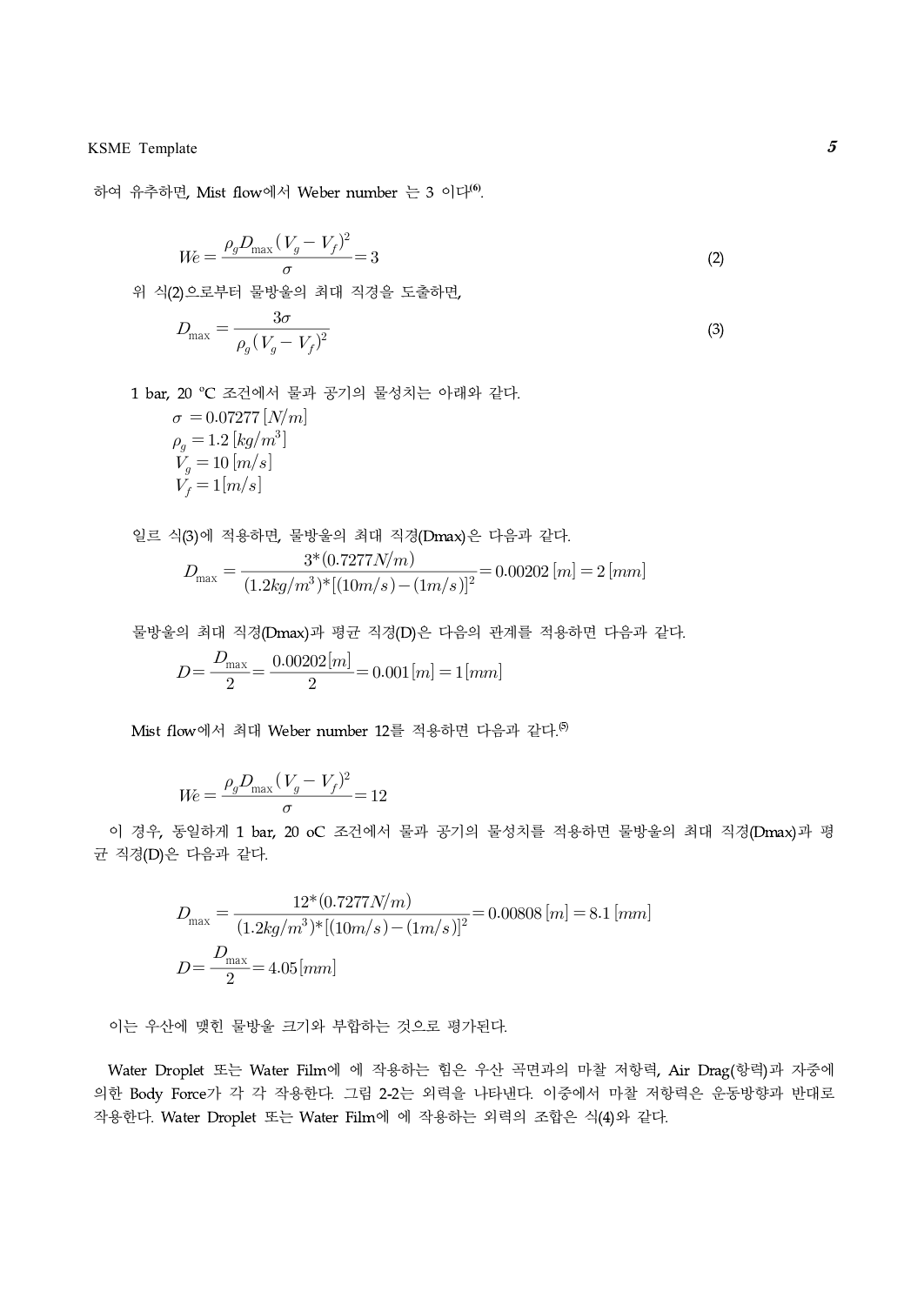

Fig. 2-2 Water Drop forces

$$
\sum F_a = Drag - F_{wall\, friction} + Bodyforce \tag{4}
$$

(1) Drag

$$
Drag = \frac{1}{2} \rho_g C_d V_o^2 x \tag{5}
$$

Droplet Flow에 대한 항력계수(Cd)는 Ishii and Chawla(5)가 제시한 상관식을 적용하면

$$
Drag = \frac{1}{2} \rho_g C_d V_o^2 x
$$
\n(5)  
\nFlow에 대한 하력계수(Cd)는 Ishii and Chawla(5)가 제시한 상관식을 점용하면  
\n
$$
C_D = 24 \frac{1 + 0.1 Re_P^{0.75}}{Re_P}
$$
\n(6)  
\n3군직경기준의 Particle Reynolds 수는 다른과 같은이 정의된다<sup>(5)</sup>.

여기서, 평균직경기준의 Particle Reynolds 수는 다음과 같이 정의된다<sup>(5)</sup>.

Flow에 대한 황력계수(Cd)는 Ishii and Chawla(5)가 제시한 상관식을 정용하면

\n
$$
C_D = 24 \frac{1 + 0.1 Re_p^{0.75}}{Re_P}
$$
\n(6)\n  
\n군직경기준의 Particle Reynolds 수는 다른과 같은이 정의된다<sup>(5)</sup>.  
\n
$$
Re_{P,m} = \frac{\rho_g (V_g - V_f)D}{\mu_g}
$$
\n(7)\n  
\n.-3는 Droplet particle Re수 대비 황력계수 Cd를 나타내고 있다.

그림 2.-3는 Droplet particle Re수 대비 항력계수 Cd를 나타내고 있다.

앞서 1 bar, 20 oC 조건에서 We 수 12에 대해 구한 물방울의 평균직경 4.05 mm를 적용하면, 물방울의 Re 수는 다음과 같다.

$$
Re_{P,m} = \frac{\mu_g}{\mu_g}
$$
\n2.3 $\div$  Droplet particle Re $\hat{\tau}$  Hlll §력계 $\hat{\tau}$  Cd를 HFlVl고 있다.\n  
\n $\text{ar, 20 oC } \leq$ 2 $\text{d}^{d} \leq$  Ml Vle  $\hat{\tau}$  12 $\text{q}^{d} \leq$  H $\hat{\tau}$   $\hat{\tau}$   $\frac{1}{2}$  J $\hat{\tau}$   $\frac{1}{2}$  J $\hat{\tau}$   $\frac{1}{2}$  J $\hat{\tau}$   $\frac{1}{2}$  J $\hat{\tau}$   $\frac{1}{2}$  J $\hat{\tau}$   $\frac{1}{2}$  J $\hat{\tau}$  J $\hat{\tau}$  J $\hat{\tau}$  J $\hat{\tau}$  J $\hat{\tau}$  J $\hat{\tau}$  J $\hat{\tau}$  J $\hat{\tau}$  J $\hat{\tau}$  J $\hat{\tau}$  J $\hat{\tau}$  J $\hat{\tau}$  J $\hat{\tau}$  J $\hat{\tau}$  J $\hat{\tau}$  J $\hat{\tau}$  J $\hat{\tau}$  J $\hat{\tau}$  J $\hat{\tau}$  J $\hat{\tau}$  J $\hat{\tau}$  J $\hat{\tau}$  J $\hat{\tau}$  J $\hat{\tau}$  J $\hat{\tau}$  J $\hat{\tau}$  J $\hat{\tau}$  J $\hat{\tau}$  J $\hat{\tau}$  J $\hat{\tau}$  J $\hat{\tau}$  J $\hat{\tau}$  J $\hat{\tau}$  J $\hat{\tau}$  J $\hat{\tau}$  J $\hat{\tau}$  J $\hat{\tau}$  J $\hat{\tau}$  J $\hat{\tau}$  J $\hat{\tau}$  J $\hat{\tau}$  J $\hat{\tau}$  J $\hat{\tau}$  J $\hat{\tau}$  J $\hat{\tau}$  J $\hat{\tau}$  J $\hat{\tau}$  J $\hat{\tau}$  J $\hat{\$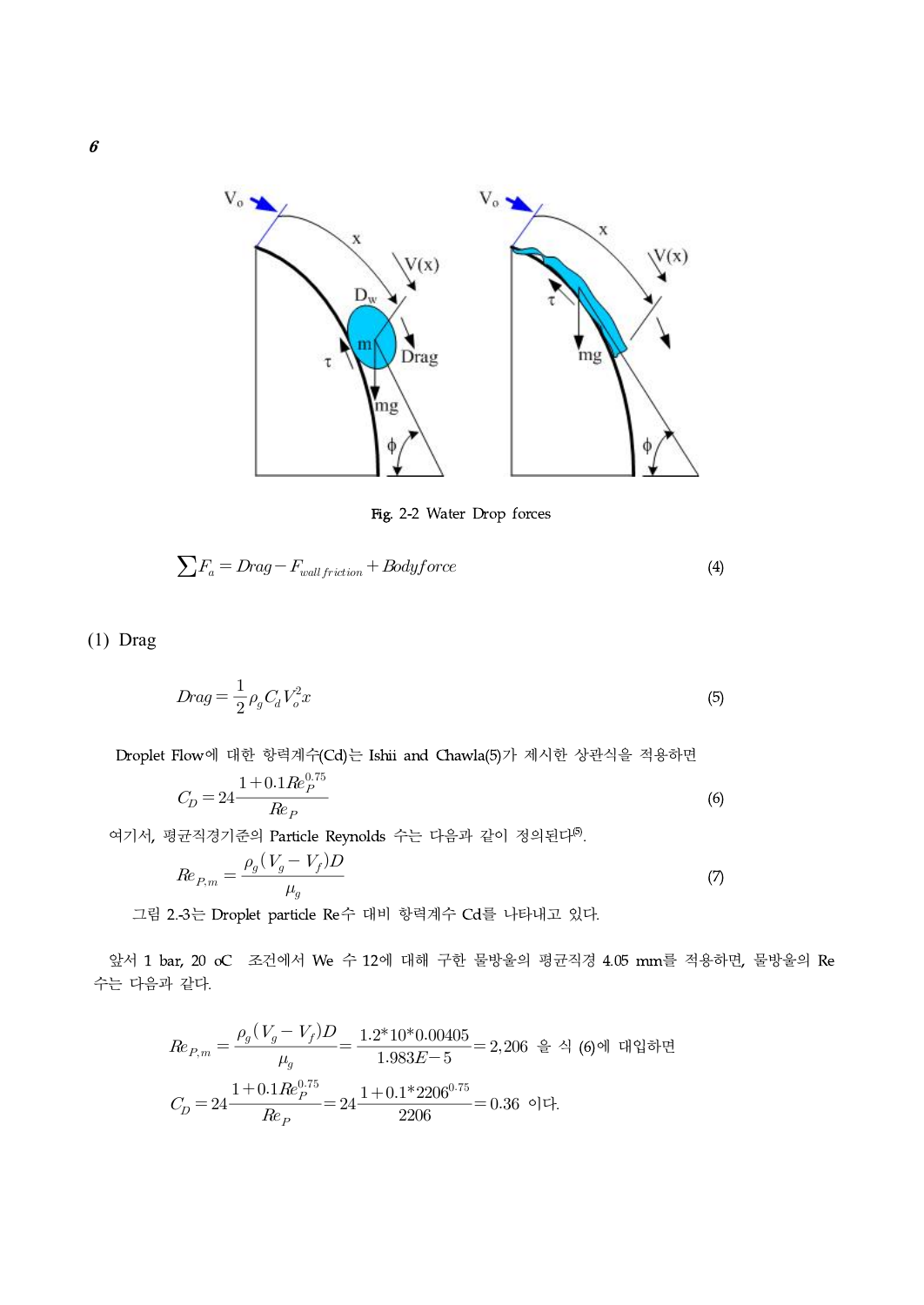

Fig. 2-3 Reynold number vs. Cd for droplet particle

## (2)  $F_{wall friction}$

 $F_{wall\, friction}$  은 그림 2-4와 같은 평판의 경계층해석 결과를 적용하면 다음과 같다  $\delta(x)$ X  $\tau$ Fig. 2-4 평판에 경계층 유동과 마찰응력

Hermann Schlichting의 Book의 "Boundary Layer theory"**(5)**의 내용중 평판에 대한 Cd는 아래와 같다. 본 문 제에 적합하게 평판에 Water Film이 형성되고 그 위로 Air Flow가 형성된 것으로 가정한다. Water Film이 움 직일 때 평판으로부터 받는 전단저항력은 아래와 같다**(1)**.

$$
F_{wall friction} = \int_{0}^{x} \tau_0 dx
$$
\n
$$
F_{wall friction} = \int_{0}^{x} \tau_0 dx
$$
\n
$$
F_{wall friction} = \int_{0}^{x} \tau_0 dx
$$
\n
$$
F_{wall friction} = \frac{F_{wall friction}}{1/2\rho V_o^2 L} = \frac{0.074}{Re_x} - \frac{1750}{Re_x}, \text{ for } 5X10^5 < Re_x < 5X10^7
$$
\n
$$
F_{d} = \frac{F_{wall friction}}{1/2\rho V_o^2 L} = \frac{0.074}{Re_x} - \frac{1750}{Re_x} = 0
$$
\n
$$
F_{d} = \frac{F_{rad}}{1/2} = \frac{(10m/s)*(0.6m)}{(1.006E - 6m^2/s)} = 5.96E6
$$
\n
$$
F_{d} = \frac{0.074}{e^2} - \frac{1750}{e^2} = 0.00297
$$
\n
$$
F_{d} = \frac{0.074}{e^2} - \frac{1750}{e^2} = 0.00297
$$

, 평관의 Water Film에 대한 Re수를 구하면 다음과 갈다.  
\n
$$
Re_x = \frac{V_o x}{\nu} = \frac{(10m/s)*(0.6m)}{(1.006E-6m^2/s)} = 5.96E6
$$
\n
$$
C_{D, Freiction} = \frac{0.074}{Re_x^{1/5}} - \frac{1750}{Re_x} = 0.00297
$$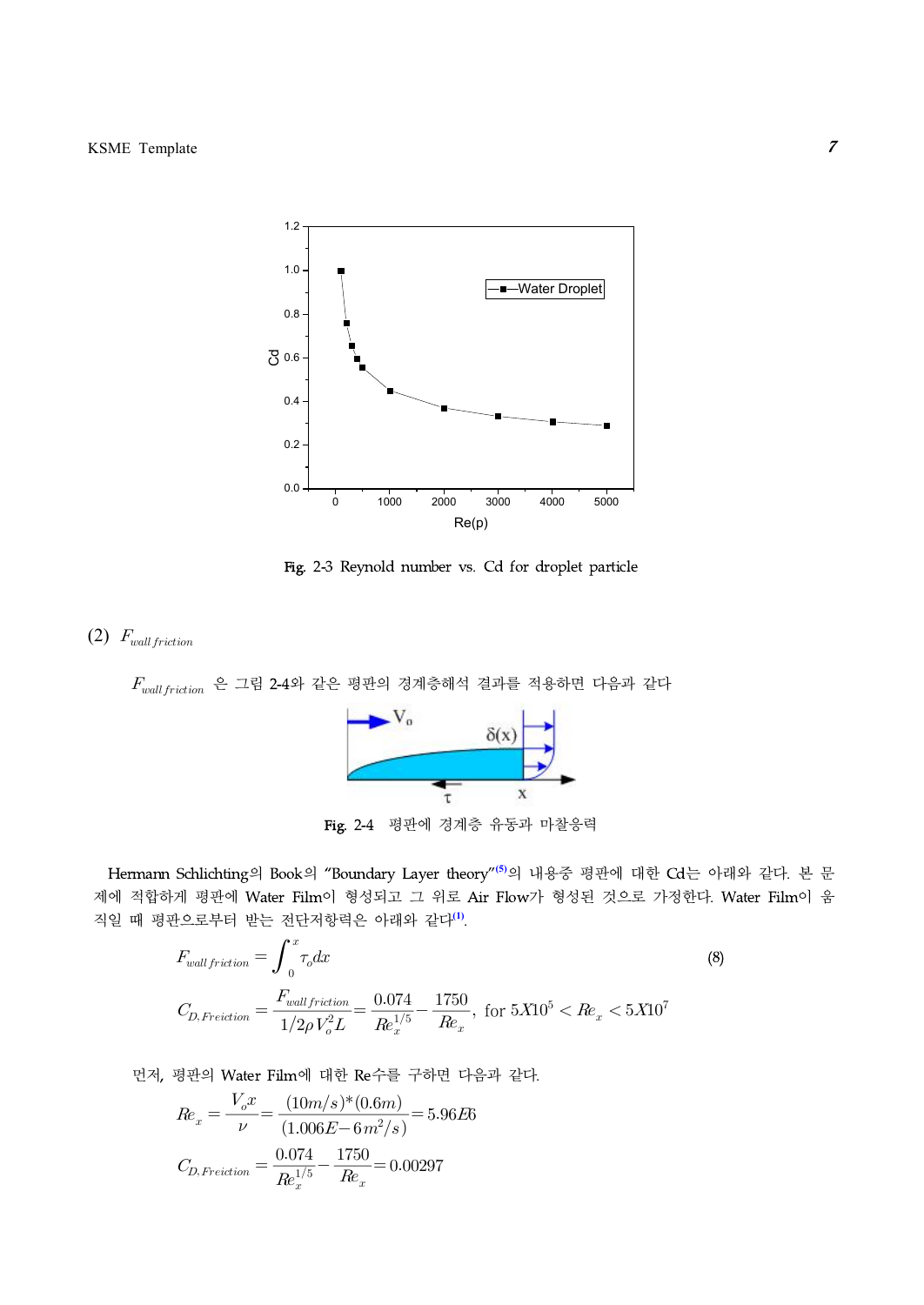#### (3) Body Force

물방울의 중심점 또는 Water Film의 중심점의 각을  $\phi$  라 하면, 곡면의 접선방향으로 작용하는 힘은 다음과 같다.

$$
Body force = mg \text{*} \cos \phi
$$

Water Droplet 또는 Water Film에 에 작용하는 합력은 식 (9)합력의 방향이다.

oplet 
$$
\mathcal{E} \in \mathcal{E}
$$
 Water Filmolol  $\mathcal{A}$  4 (9) $\mathcal{E}$  850–17.

\n
$$
\sum F_a = Drag - F_{wall friction} + Bodyforce
$$
\n
$$
\sum F_a = \left(24 \frac{1 + 0.1 Re_p^{0.75}}{Re_p}\right) \frac{1}{2} \rho_g V_o^2 x - \left(\frac{0.074}{Re_x^{1/5}} - \frac{1750}{Re_x}\right) \frac{1}{2} \rho_w V_w^2 x + mgcos\phi
$$
\n
$$
= \left[0.36 \frac{1}{2} (1.2)(10)^2 - 0.00297 \frac{1}{2} (998)(1^2)\right] x + mgcos\phi
$$
\n
$$
= 20.11x + mgcos\phi
$$

식 (9)합력의 양의 방향이다. 이는 Water Droplet 또는 Water Film에 에 작용하는 합력이 운동방향으로 작용 함을 알수 있다.

위 결과는 우산에 맺힌 물방물이나 Water Film이 Air의 Drag Force만으로 이탈되는 외력을 받고, 여기에 우 산을 수평으로 펼쳐 Air Jet를 중력가속도 방향으로 하향 제트를 형성시키면, 물방물이나 Water Film의 자중은 물방물이나 Water Film을 우산 표면으로부터 이탈시키는 방향으로 작용하게 된다. 이 조건이 Air Jet Blower의 Power 가 최소화 되는 설계구성 및 배치각도가 된다.

우산을 거치대에서 회전시키며 물방울을 제거시킬 경우, 식 (10)과 같이 원심력이 부가적으로 작용하며, 원심 력은 우산에 맺힌 물방물이나 Water Film이 이탈하는 방향으로 작용하게 된다. 그림 2-5는 우산을 회전시킬 때 작용하는 외력을 나타낸다.

/}\n12.5는 
$$
¥방물이나 Water Film이 이달하는 방양으로 작용하지ِ 둌다. 그립 2-5는 우산을 흘\n력을 나타내다.\n
$$
\sum F_t = \sum F_a + Rotational force
$$
\n
$$
\sum F_t = \left(24 \frac{1 + 0.1 Re_p^{0.75}}{Re_p}\right) \frac{1}{2} \rho_g V_o^2 x - \left(\frac{0.074}{Re_x^{1/5}} - \frac{1750}{Re_x}\right) \frac{1}{2} \rho_w V_w^2 x + mgcos\phi + mrw^2 cos\phi
$$
$$

빗물제거를 위한 Air Jet유동장의 유효성을 확인하기 위하여 기본 CFD tool인 Discovery Live 를 이용하여 공기 유동장 CFD 해석을 수행하였다. 공개 S/W 이므로 기능의 제약이 있었다. 본 해석의 목적은 우산위로 분사되는 Air Jet의 수직분사방식과 접선분사 방식의 유효성 확인이 주요 목적이다.

8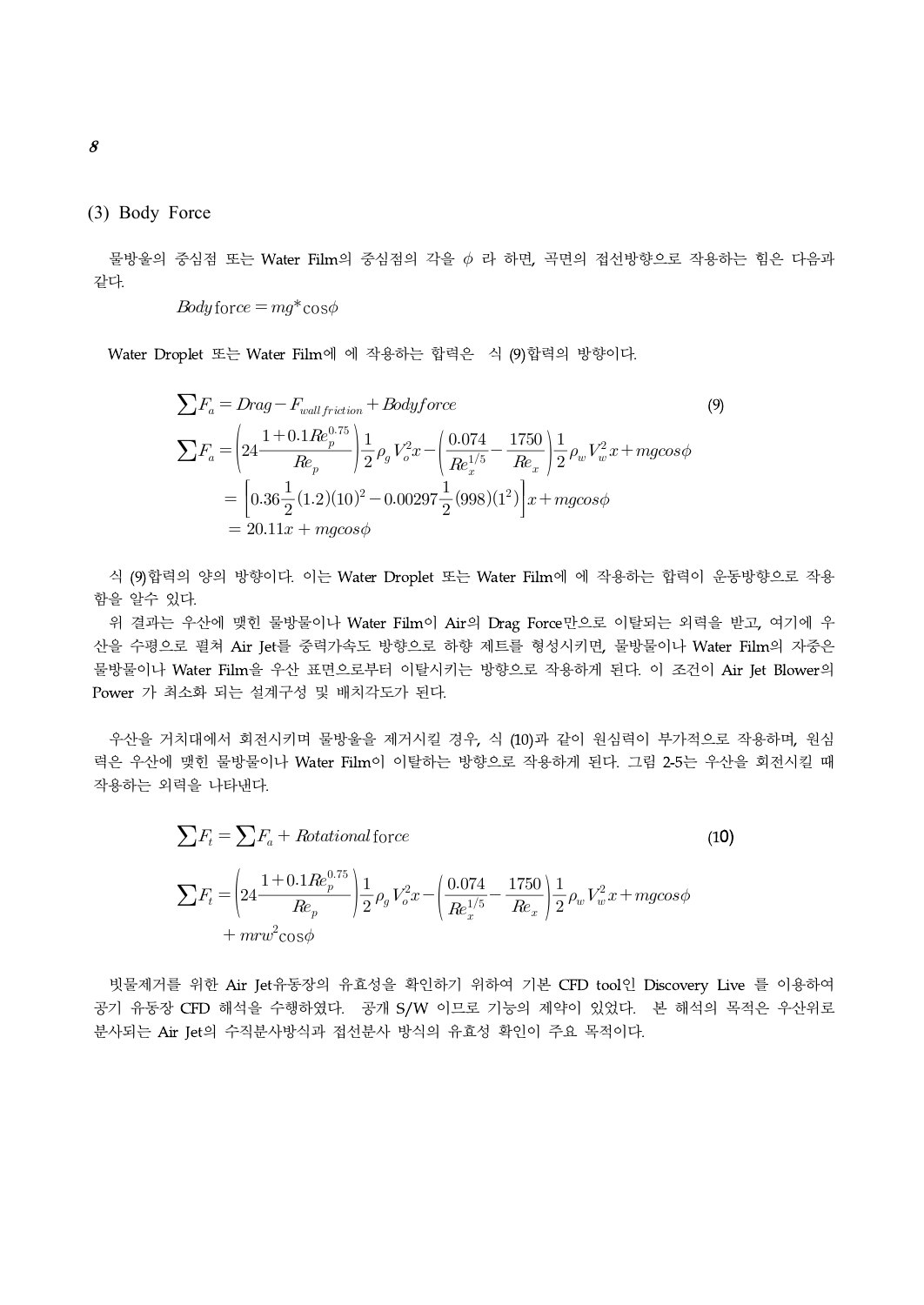

### 3. 결과 및 토의

주요 CFD 해석 결과는 주요 해석조건인 Jet의 주입각 조건에 한하여 논의한다. 우산에 수직으로 주입되는 조건과 경사지게 주인하는 조건에 대한 Stream Line의 분포는 분사 제트의 포짐폭과 물방울 제거에 적합한 유 동장인지 여부를 판별하는 좋은 인자이다.

(1) 해석모델링 조건

| 유체     | : 상온상압 Air               |
|--------|--------------------------|
| Inlet  | : Velocity Condition     |
| Outlet | : Pressure Boundary      |
| 지배방정식  | : Navier-Stokes equation |

● 수직 방향 분사 (그림 3-1)

- 직선형 노즐 : 2x30 cm
- 분사방향 : 우산에 수직 방향 분사

● 접선방향 분사 (그림 3-2)

- 직선형 노즐 : 3x5 cm
- 분사방향 : 우산에 접선 방향 분사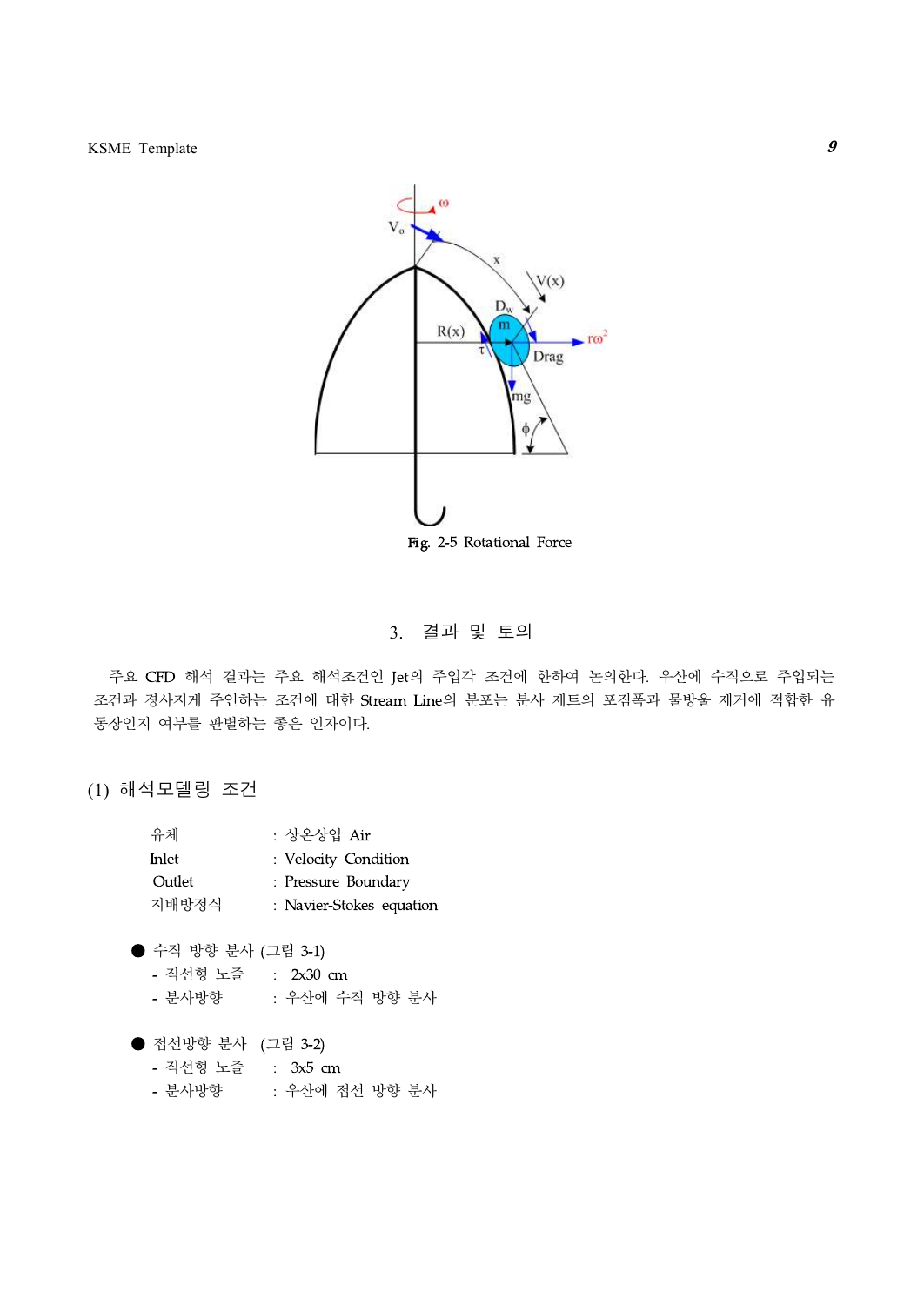

Fig. 3-1 Boundary Condition for vertical injection



Fig. 3-2 Boundary Condition for inclined injection

(2) 수직 방향 분사 해석결과

그림 3-3 (a) ~(d)는 Stream Line을 나타내고 있다. 제트의 퍼짐 폭이 매우 넓고 사용자 방향이다. 물방울의 제거는 비교적 효과적인 유동장으로 판단된다. 그러나 바람직한 형상은 아니다.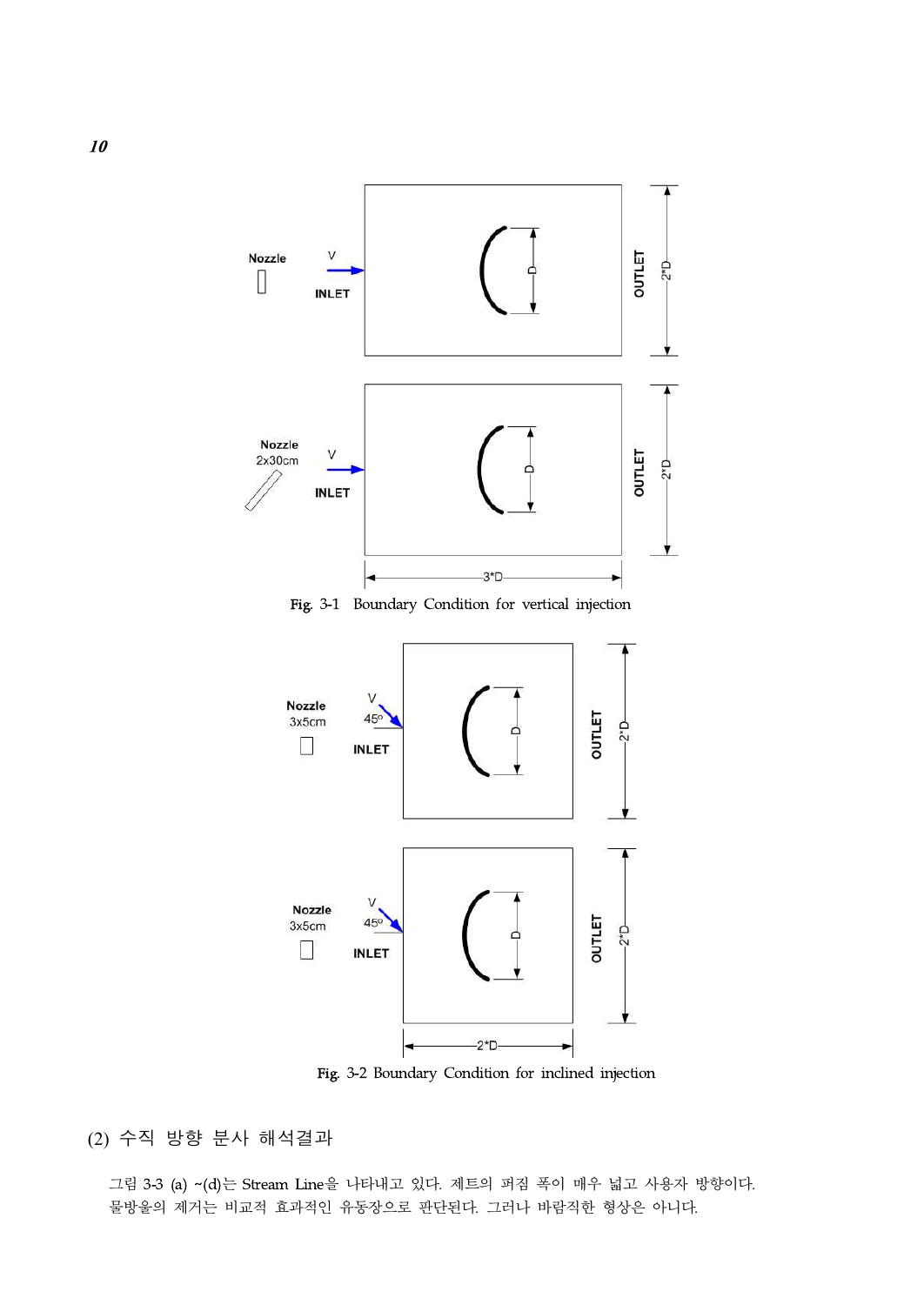

(a)Stream Line of vertical injection-1



(b) Stream Line of vertical injection-2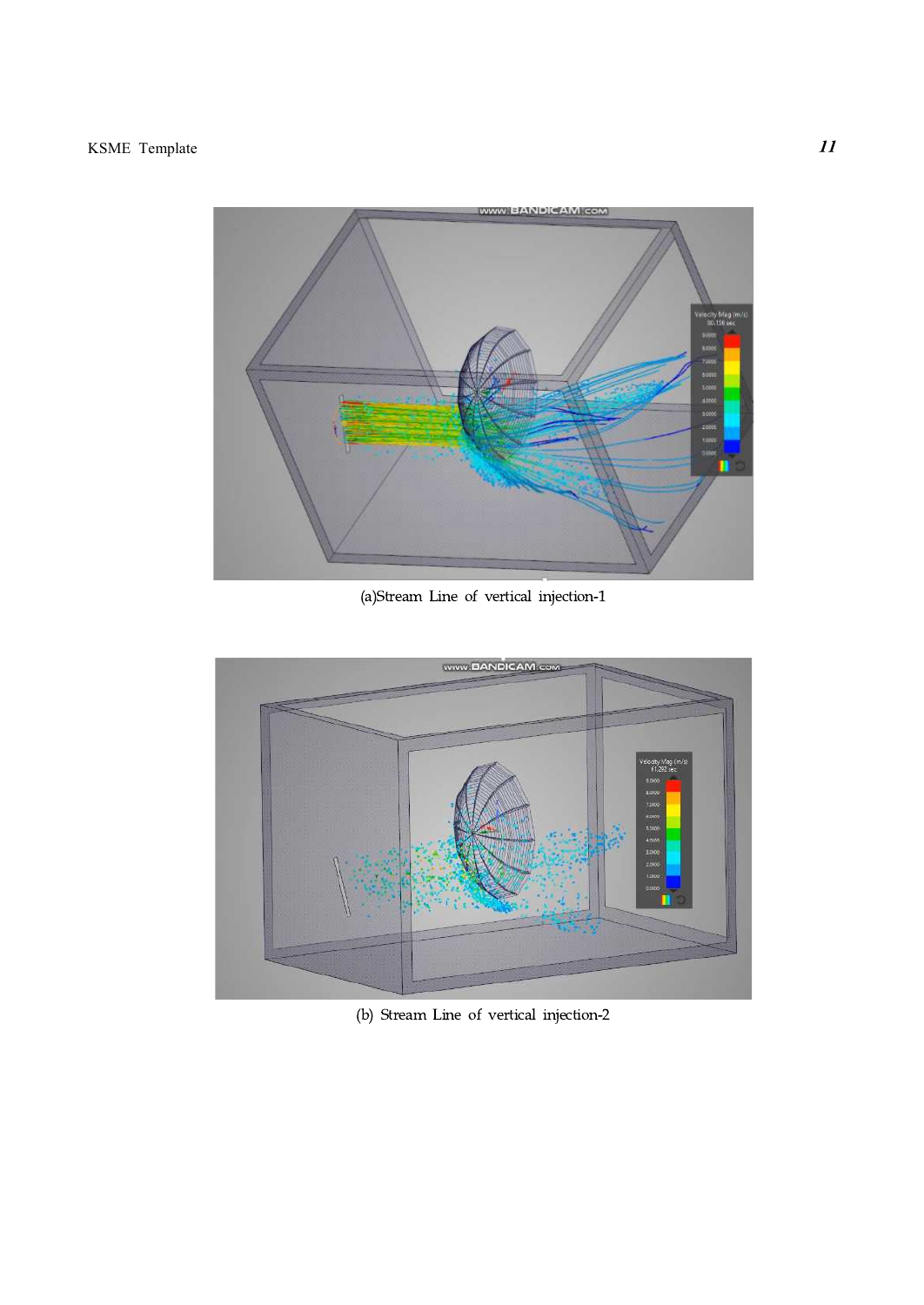

(c ) Stream Line of vertical injection-3



(d) Stream Line of vertical injection-4

그림 3-3 Stream Line of vertical injection

(3) 접선 방향 분사 해석결과

그림 3-4 (a) ~(d)는 Stream Line을 나타내고 있다. 접선형 소형노즐 (3x5 cm)는 수직형 노즐 보다는 소형이 다. 제트의 퍼짐폭이 좁고 우산에 접선 방향이다. 물방울의 제거에 효과적인 유동장으로 판단된다.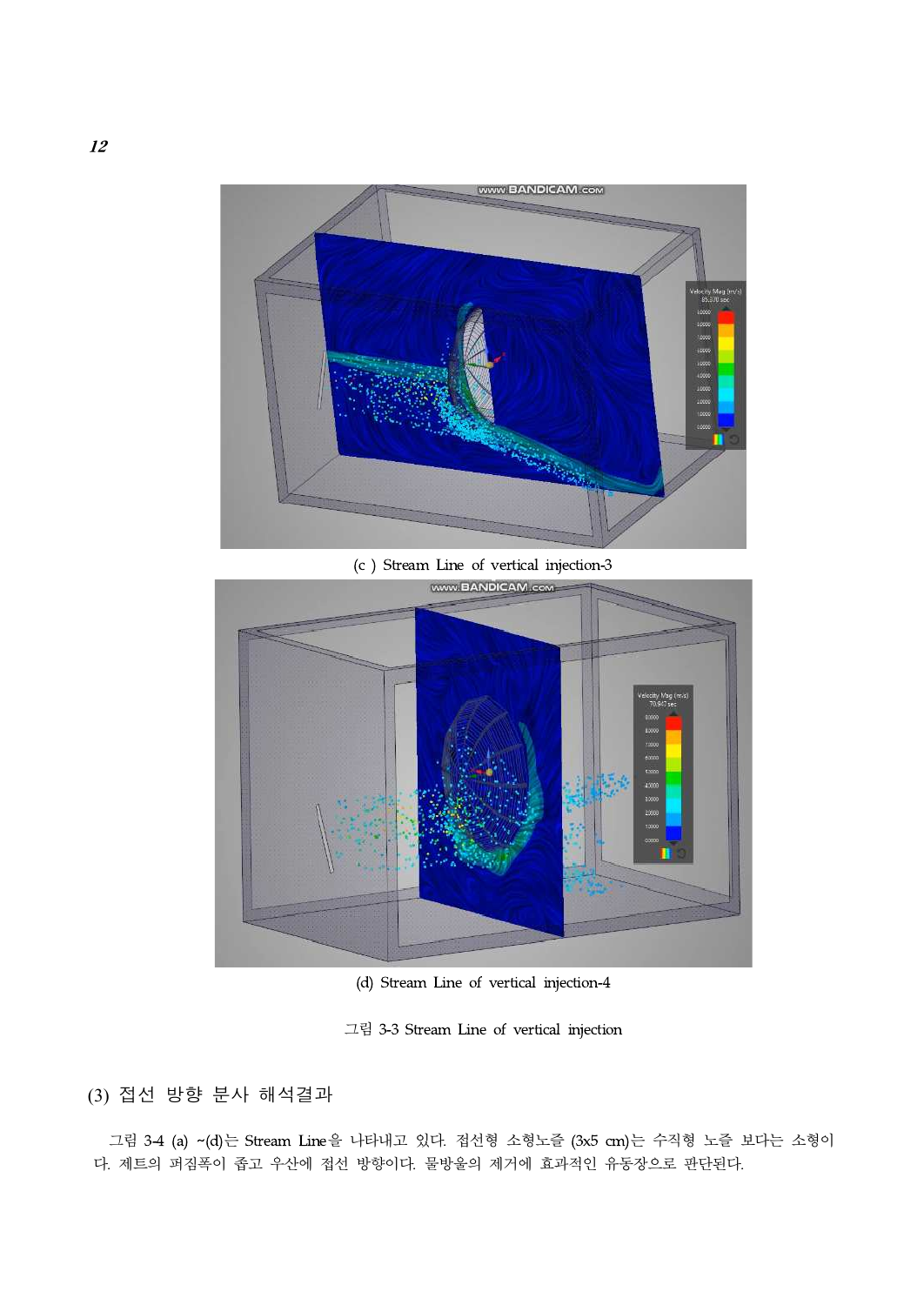

(a) Stream Line of inclined injection-1



(b) Stream Line of inclined injection-2

Fig. 3-4 Stream Line of inclined injection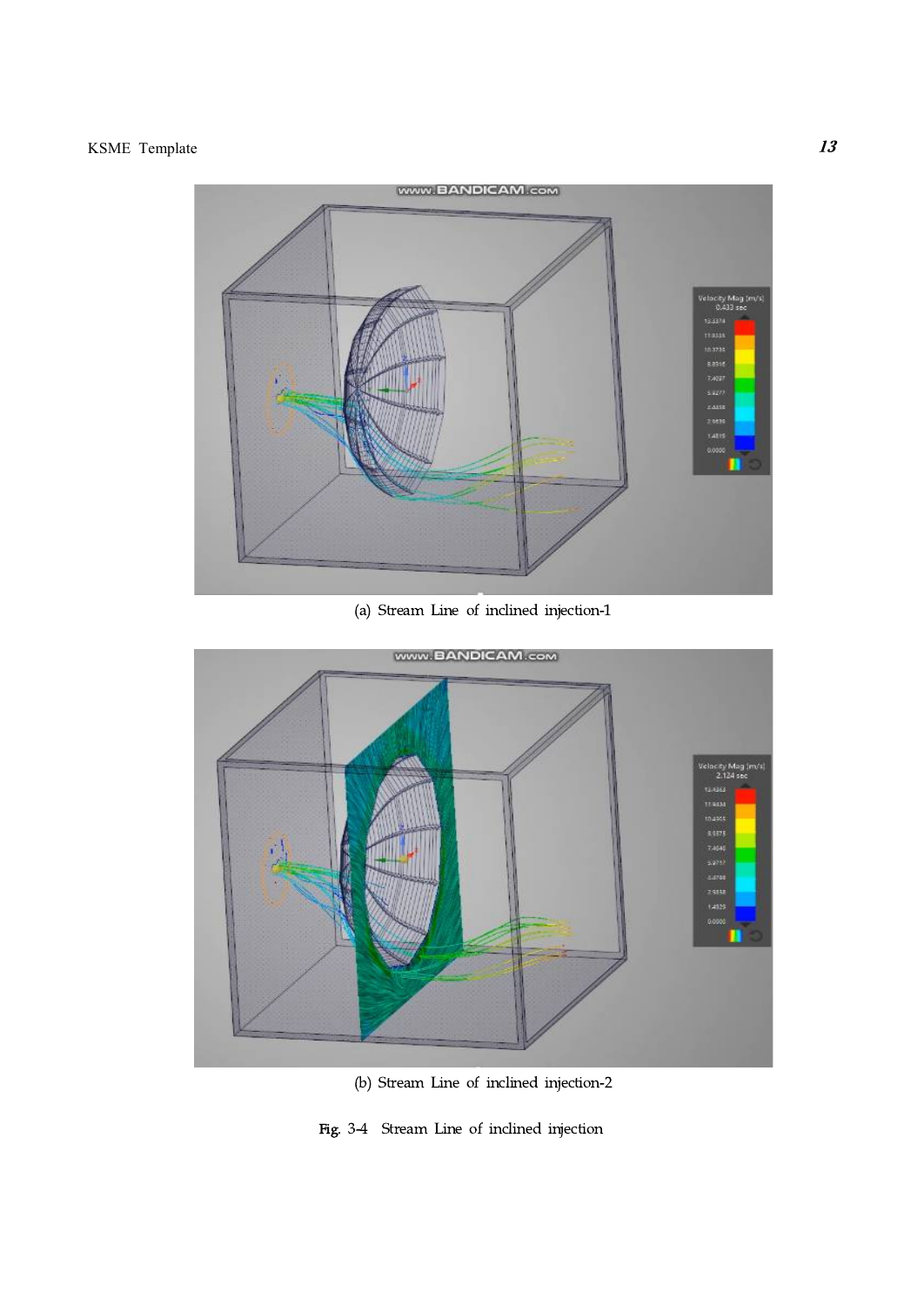4. 설계 결과물

(1) 최종 결과물 형상 및 작동원리

그림 4-1은 Air Dryer 구조부 기본 구성을 나타내고 있다. 거치대는 Open형이라서 우산의 길이에 제한받지 않는다. 작동 스위치는 우산을 올려 놓으면 접촉되는 Touch방식으로 구성된다. 그림 4-2는 구조 및 형상을 나 타낸다. 대략 크기는 60x45x60cm 급이며 하단에는 이동용 바퀴와 고정대 2개소 및 배수구가 위치한다. 측면의 삼각형 판은 Air Reflector로서 Jet 반사판이다. 빗물이 사용자에게 튀는 것을 방지한다.



Fig. 4-1 Air Dryer Design

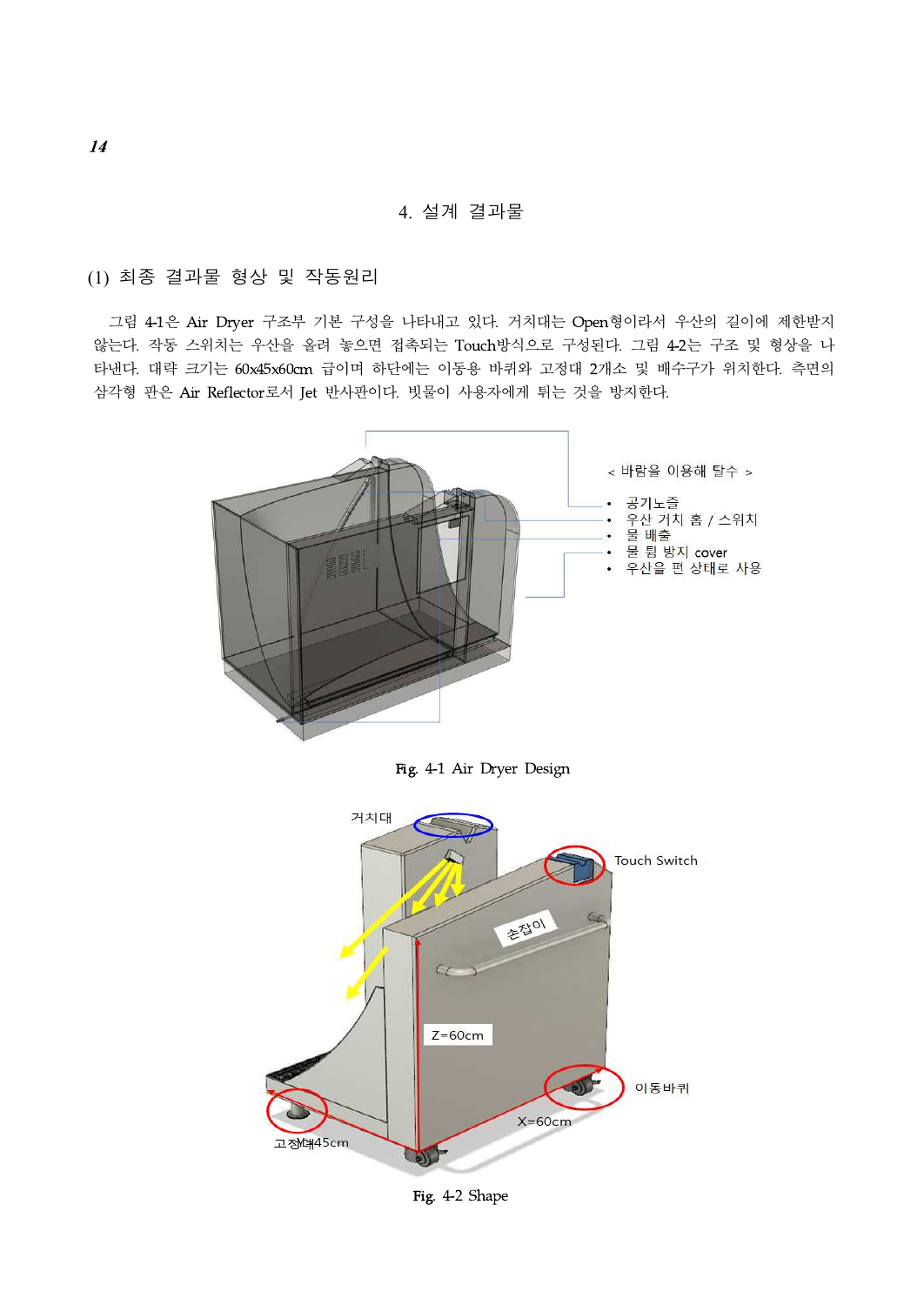## (2) 작동방법

그림 4-3은 작동모습을 나타낸다. 그림 2.4-4는 작동순서 및 방법을 나타낸다. 그림의 우측(a)부터 (c )로 진행 하면 작동된다. 우산의 손잡이 우산대를 Touch Switch 위에 올리면 작동되며, Air Jet가 나오면 우산을 1회전 시키면 우산에 묻은 빗물이 제거된다. 설계적으로는 1 회전 시키면 되지만 몇 번 더 회전 시켜도 무방하다.



(a) Stand-by (b) Start © Rotation Fig. 4-4 Operational Sequence

#### 4. 결 론

Air Jet를 이용한 우산의 빗물을 제거하는 기기를 설계하기 위하여 Free Jet 유동장, Water Droplet과 Water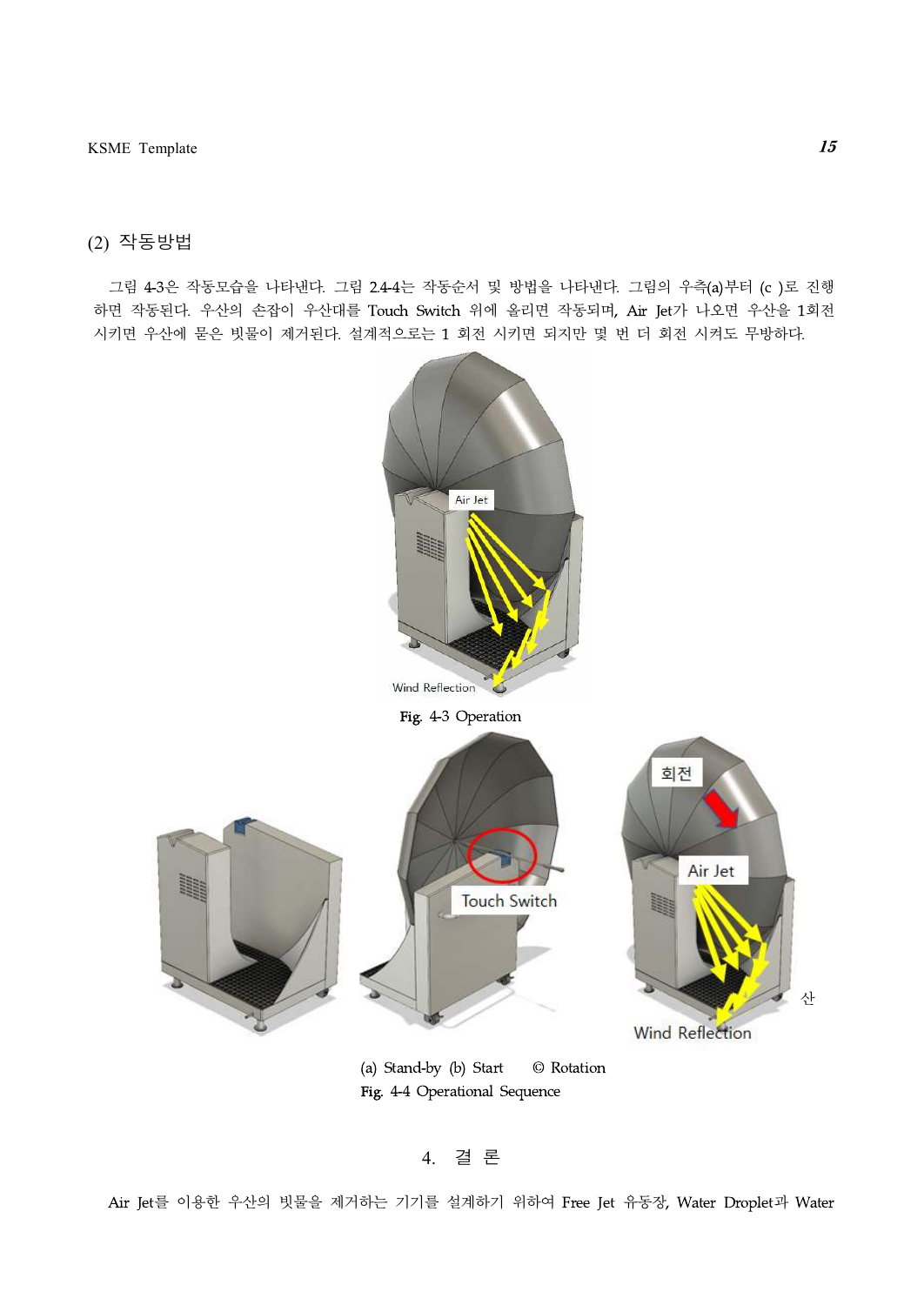Film 에 작용하는 외력을 분석하였다. Water Droplet과 Water Film 에 작용 외력의 방향이 중력과 같은 방향 이 되도록 고안하여 Air Jet Blower의 용량이 최소화 될 수 있도록 고안하였다. 고속의 Ait Jet가 사용자 방향 과 반대로 반사되도록 Reflector를 설치하여 물방울이 사용자에 튀지 않도록 설계하였다. 다수가 사용할 수 있 는 기기 이므로 접촉식 스위치를 설치하여 우산을 올려 놓으면 작동되도록 구성하였으며, 우산의 다양한 구격 에 제한받지 않도록 개방형 거치대로 설계하였다.

Air Jet의 유동장을 기본 CFD tool인 Discovery Live 를 이용하여 해석하였다. 우산위로 분사되는 Air Jet의 수직분사 방식과 접선분사 방식의 비교 결과 우산위로 수직분사 방식은 퍼짐폭이 너무 크다. 이에 비해 접선분 사 방식은 제트가 일정 영역에 집중되고 접선방향으로 분사되어 Shear stress가 물방울 이동방향으로 작용하여 우산으로부터 물방울 제거에 가장 적합하게 상대각을 갖을 것으로 평가된다.

본 Air Jet를 이용한 우산의 빗물을 제거하는 기기는 무공해 친환경적 기술이다. 운영유지보수에 소모성 재료 가 필요하지 않다. 또한, One-Toch Switch로 작동되고 우산을 1~2회전 시키면 빗물을 제거할 수 있어서 작동 요구 시간이 매우 짧으므로 다수의 사용자가 사용하기에 길게 기다리지 않을 수 있다. 시중에서 사용되는 우산 은 규격이 매우 다양하기 때문에 우산 빗물 제거를 위한 Air Jet Dryer 설계시 우산의 다양한 길이 및 폭에 제 한없이 사용이 가능하도록 거치대를 Open형으로 설계하였다.

본 장치는 이러한 사용자 편의성 측면에서 다양한 사이즈의 우산과 사용조건을 고려하였다. 우산을 펼친 상 태로 사용하므로 Air의 분사 방향이 우산의 축방향이거나 공기 속도가 과도하면 우산에 작용하는 면압력이 증 가하여 우산이 사용자 쪽으로 밀리게 된다. 이 문제를 해결하기 위하여 Air의 분사 방향을 우산의 축방향이 아 닌 접선 방향으로 설정하여 공기에 의한 빗물방울의 제거 속도 성분을 향상시키고 우산의 축방향 하중을 경감 시켰다.

Air Jet를 이용한 우산의 빗물을 제거 장치는 아래의 기술을 구현하였다

- (1) 다양한 우산 규격이 사용가능함
- (2) 작동이 용이한 One-Touch방식의 스위치로 구성됨
- (3) 우산을 1~2회전시키면 빗물이 제거되어 작동시간이 짧음
- (4) 따라서 다수의 이용자가 오래 기다리지 않고 사용 가능함
- (5) 설치 및 이동이 용이함

Air Jet를 이용한 우산의 빗물을 제거 장치는 정부에서 사용을 금지시킨 우산 빗물 받이용 일회용 비닐봉투 를 실질적으로 대체할 수 있는 무공해성 친환경 기술을 구현했음에 큰 의의가 있다. 본 기술을 적용하면, 공공 건물과 대형 상업시설에서 그간 널리 사용되었던 우산 빗물 받이용 일회용 비닐 우산봉투의 사용량을 실질적 이며 획기적으로 줄일 수 있다. 본 기술은 무공해성 환경 친화적 기술이므로 적극적으로 적용하여 환경 문제에 대처함이 필요하다.

#### 참고문헌

- (1) 손병진, "유체역학", 탑출판사, 1983.
- (2) O.R. WALTON, "Particle-Dynamics Calculations of Shear Flow", Studies in Applied Mechanics,Volume 7, Pages 327-338, 1983.
- (3) Steven P. Meeker, Roger T. Bonnecaze, Michel Cloitre, "Slip and flow in pastes of soft particles: Direct observation and rheology", Journal of Rheology, Volume 48, December, 2004.
- (4) Steven P. Meeker, Roger T. Bonnecaze, and Michel Cloitre, "Slip and Flow in Soft Particle Pastes", Journal of Rheology, VOLUME 92, 2004.
- (5) D.D. Joseph, D. Ocando and P.Y. Huang, "Slip Velocity and Lift", University of Minnesot, October 2000.